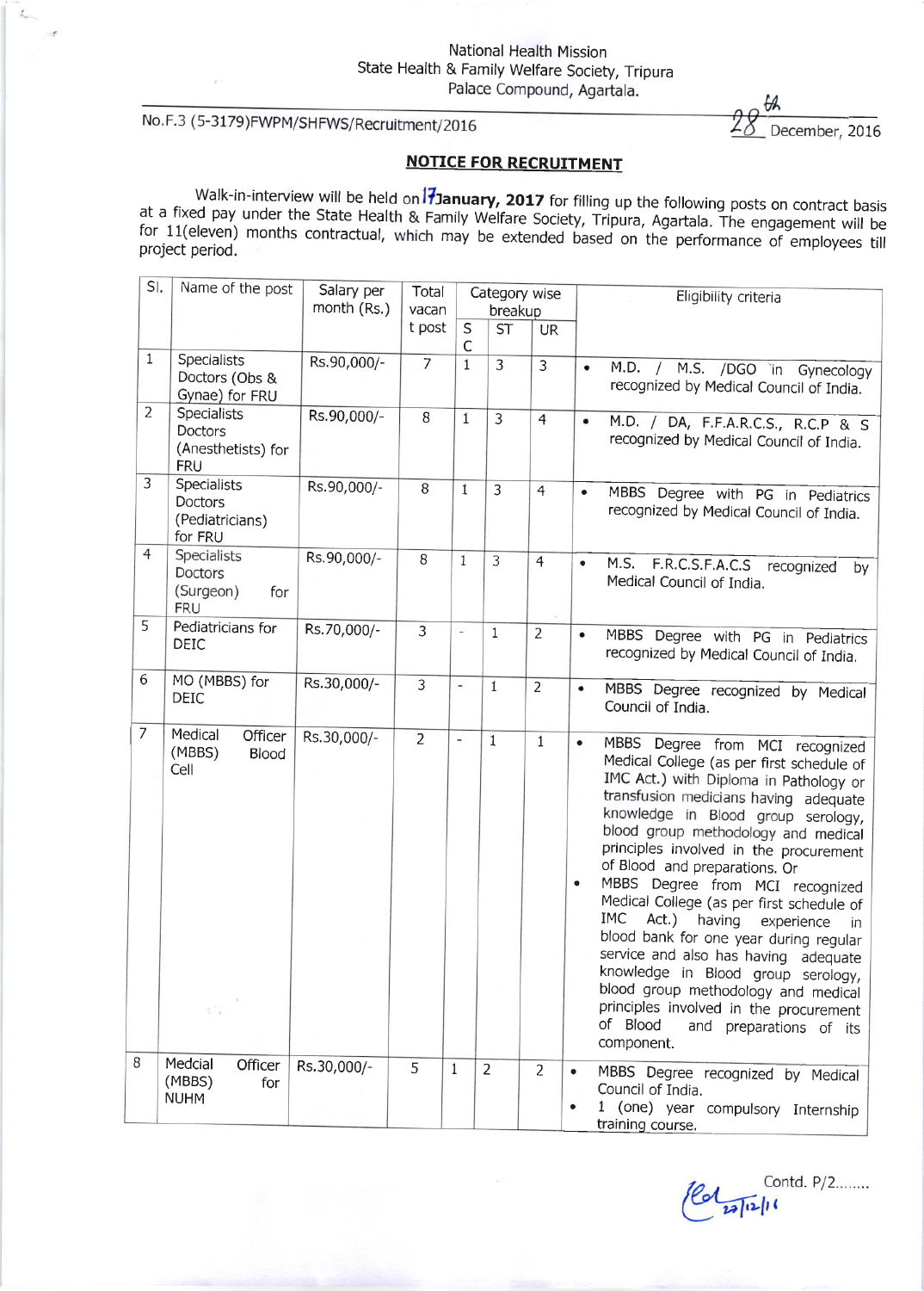#### Instructions:

- . Registration period for candidates will be from 11.00 A.M to 1.00 P.M. No application will be receipt after 1.00 P.M.
- T.A. & D.A. will not be admissible for appearing before the interview board.
- Interested candidates are requested to appear before the Interview Board in the O/o Mission Director, NHM, Tripura, Palace Compound, Agartala with all original (Educational Certificates and Personal Bio-data along with attested copy of all relevant document) and attach color photo of passport size in the prescribed format.
- Candidate/s submitted bio-data against Notice for Recruitment vide No. F. 3 (5- 2992) FWPM/SHFWS/Recruitment/ 2015/ S-IV dated 28<sup>th</sup> April, 2016 may appear in Walk-in-interview as per Memorandum vide No.F.3 (5-3179) FWPM/ SHFWS/ Recruitment/ 2016 dated 21<sup>st</sup> December, 2016 as they have submitted Bio-data earlier, so it is not required from them to carry bio-data during Walk-ininterview unless they want to add qualification, experience in bio-data. But they are requested to bring all original Educational Certificates of all relevant documents.
- The number of post(s) may increase / decrease or whole process may be cancelled at any time before or after interview.

 $6 - \frac{1}{24}$ 16

(Dr. Shailesh Kumar Yadav, IAS) Mission Director, National Health Mission Government of Tripura